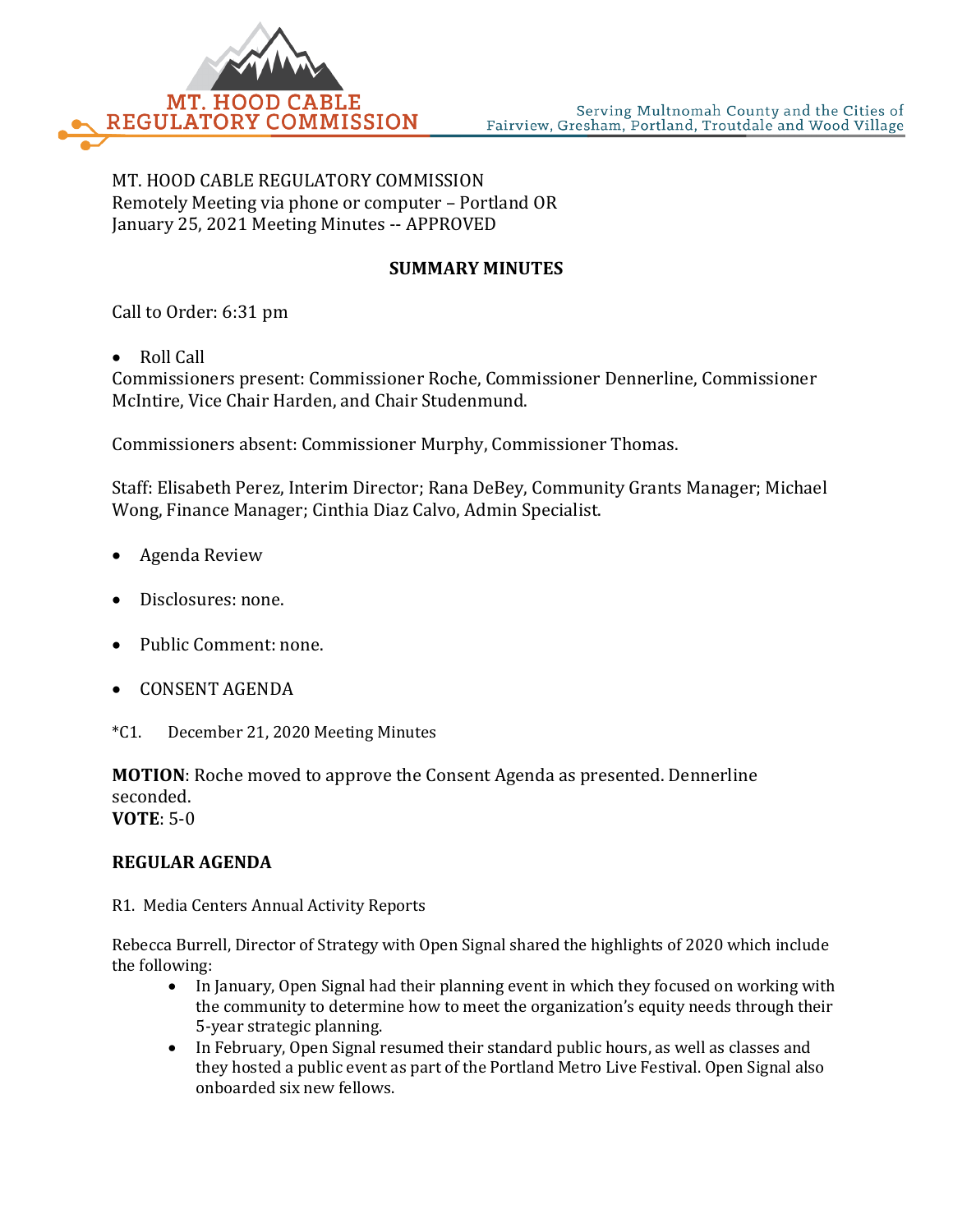- In March, Open Signal closed indefinitely due to COVID-19. During the closure, Open Signal began to deliver remote production online, managing city council meeting online. Open Signal also shipped production equipment to Producer's homes and later on in the year they opened for producers to use the studio by appointment only.
- Open Signal launched an application that support long-term equipment check out.
- In April, Open Signal began to offer free online classes in collaboration with MetroEast.
- In June, Open Signal completed the program remotely at the correctional facility located in Woodburn OR. They held a really successful online screening and Q&A session, which was featured on the OPB Radio and the Willamette week.
- In August, Open Signal unveiled their online network which now streams their cable channels for the very first time. They also collaborated with PNCA in the making of the bumper stickers.
- In September, Open Signal had their Art Exhibition featuring the work of Laura Medina, one of their fellows. She created an interactive downloadable game.
- In November, Open Signal opened an application for a new project-based media which includes training and production support as a way to provide limited in-person education. This support is meant to be for media makers that identify as BIPOC, disabled, low-income, or English language learners as well as non-profit organizations.
- They created a series of YouTube videos, outlining ways in which they have handled COVID-19.

Successes include:

- Supported Portland Mayoral candidate forums for the Urban League and the Portland African American Leadership forum as well as production for the Albina Vision Trust and the Juneteenth live stream event. Open Signal also worked with the MHCRC to create the film about digital inclusion.
- Open Signal created Our Stories Our Lives, which is a crowd supported emergency fund for black media makers.
- Served as an assistance center for the 2020 Census.
- In June, staff member, KatMeow Garcia received the Jewel Ryan White award for cultural diversity from the Alliance for Community Media.

Challenges include:

- Open Signal's production revenue decreased significantly.
- Open Signal had to cancel their line events due to the pandemic.
- One of their clients filed for bankruptcy.
- They lost major business sponsorships and membership revenue decreased.
- Open Signal received two PPP loans.
- Received emergency fund from the Oregon Cultural Trust, Oregon Cares Fund and Oregon Community Foundation as well as new project-based grants from Metro, Memorial Trust and the Academy of Motion Pictures of Arts and Sciences.
- Open Signal faced 6 layoffs, of which they were able to hire one back.
- Content submission to their cable channel also decreased.

Lastly, Open Signal lost their Executive Director, but are happy with their shared leadership, which feels like a positive change. Open Signal continues to work on strengthening their leadership structure.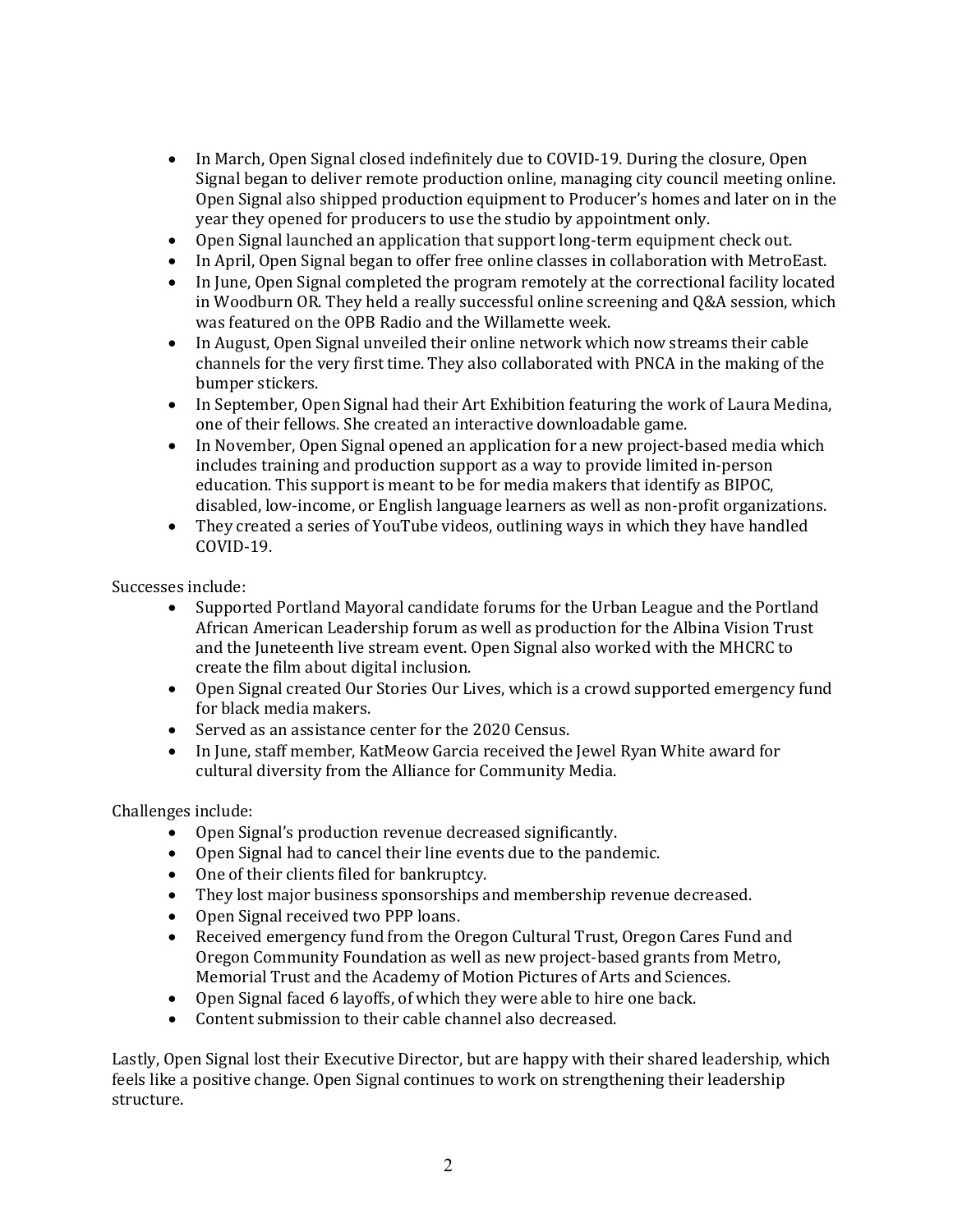Burrell shared one of those YouTube videos. This video features Rebecca Alamo Gonzalez. Link: <https://www.youtube.com/watch?v=U39M6EzsCS4>

Tomi Douglas, Executive Director with MetroEast began by sharing their organization's mission statement – MetroEast uses media to invigorate civic engagement, inspire diverse voices, and strengthen community life. They offer high-quality, low-cost media training to the public, as well as media support to schools, government, and non-profit organizations.

MetroEast kicked off their year with their strategic planning process, to look at what the next 3-5 years would look like. They worked to lessen the digital gap in their community and offer equipment, training, classes, and opportunities to engage with relevant media technology.

MetroEast figured out a way to do remote broadcasting and move all their consumer services online. These services include classes and workshops that had great in-person turn out and proved to be even more successful after moving their them online. MetroEast learned that the more they can provide online, the more inclusive they will be. In regard to education, MetroEast was looking forward to their summer program and their partnership with Portland Parks and Recreations but those were cancelled due to COVID-19.

MetroEast was not able to receive a second PPP loan because their losses didn't exceed 25%, however they were able to do raise \$280,000 from various nonprofits in the community during their online telethon fundraiser productions.

Douglas shared MetroEast's strategic framework for the future. Strategic framework for 2021-2025 include the following:

- 1. Serve the Community
	- a. Listening sessions and feedback loops which will include casual and signature events that create new points of entry.
	- b. Develop a strategic approach to pro bono support of community projects.
	- c. Curate a diverse group of deep and authentic partnership with community organizations, government, and education.
- 2. Balance the Budget
	- a. Increase contributed income.
	- b. Keep overhead and budget growth in check.
	- c. Consider automation, partnerships, and contractors before adding FTE.
	- d. Prioritize facility and program capital expenses and projects.
- 3. Enrich East County
	- a. Elevate voices of east county media makers and producers.
	- b. Support local small business internally and in our content.
	- c. Support social justice and antiracism efforts in our community.
	- d. Be a place of gather and community building, a "third place" for community to connect.
- 4. 2021 Goals
	- a. COVID recovery and full PPP refund.
	- b. Payroll tax credit.
	- c. Complete Scheduling project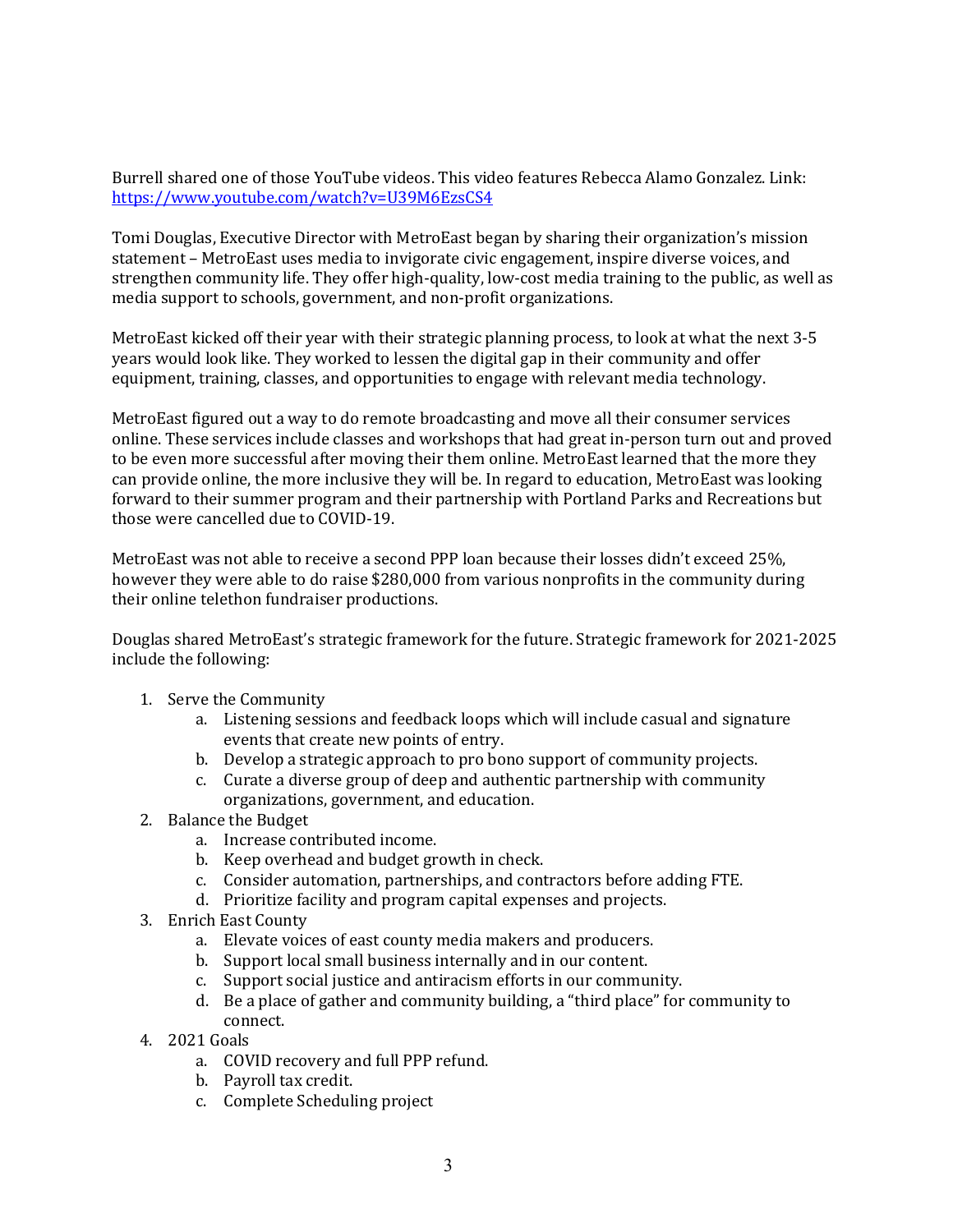- d. Complete Millie Mobile Unit
- e. Refinance the building and start a studio kitchen project.
- f. Rebuild board and committee with more diversity.
- g. Grow education classes and programs.
- h. Develop an annual repeating signature event for MetroEast
- i. Develop and effective marketing campaign for production department.

MetroEast staff hopes to be the ones to create the Marion Memorial Foundation's annual year-end video for 2021.

Chair Studenmund appreciated Douglas and Burrell for their presentations and applauded the work of both organizations. Vice Chair Harden appreciated that Douglas is already laying out the groundwork for the East County Foodies.

\*R2. Community Technology Grant Cycle - Preliminary Funding Decisions

Prior to moving forward with reviewing the applications, DeBey reviewed the grants application process. DeBey said that the MHCRC will determine which applications will move forward to complete a full application. Applicants will be notified of their status by February 1st. If applicants are invited to submit a full application, staff will work with applicants to address remaining questions or points of clarification. Completed applications will then be brought back to the Commission for consideration and approval. Staff will continue to work with applicants to ensure that the project narrative is clear and concise and that the budget includes eligible capital costs, which support project goals and outcomes – this means technology related to the production of video content for our Community Media Center partners. Commissioners decide which preapplications will move forward in the process based on our published eligibility criteria which include our published equity indicators. All eligibility criteria are found in the MHCRC website. Any conflicts of interests should be disclosed during this meeting. There is \$900,000 in the fiscal year budget allocated for the Community Technology Grants program. An additional amount of dollars (\$800,000) was included in our Community Grants contingency line item. Members of the Equity Committee have voiced their support for funding projects in addition to the \$900,000 allocated, assuming the projects meet the published eligibility criteria. If tonight the MHCRC decides to fund projects in addition to the \$900,000, then the commission will need to approve using the funds from the Community Grants contingency at the time of contract approval. Contract approvals will take place at the Spring MHCRC meetings.

Chair Studenmund reported that several applications received 6 votes to move forward.

**MOTION**: Harden moved to approve moving forward with the applicants that received six votes. These applicants are 1 World Chorus, CETI, David Douglas School District, Growing Gardens, National Alliance for Filipino Concerns, Flying Focus Video Collective, OMSI, Portland State University - College of the Arts, Self Enhancement, Inc., and The Old Church. McIntire seconded.

**VOTE**: 5-0

Chair Studenmund suggested moving forward the other applications that were scored 5 points. Commissioner McIntire asking if there will be a chance for reconsidering the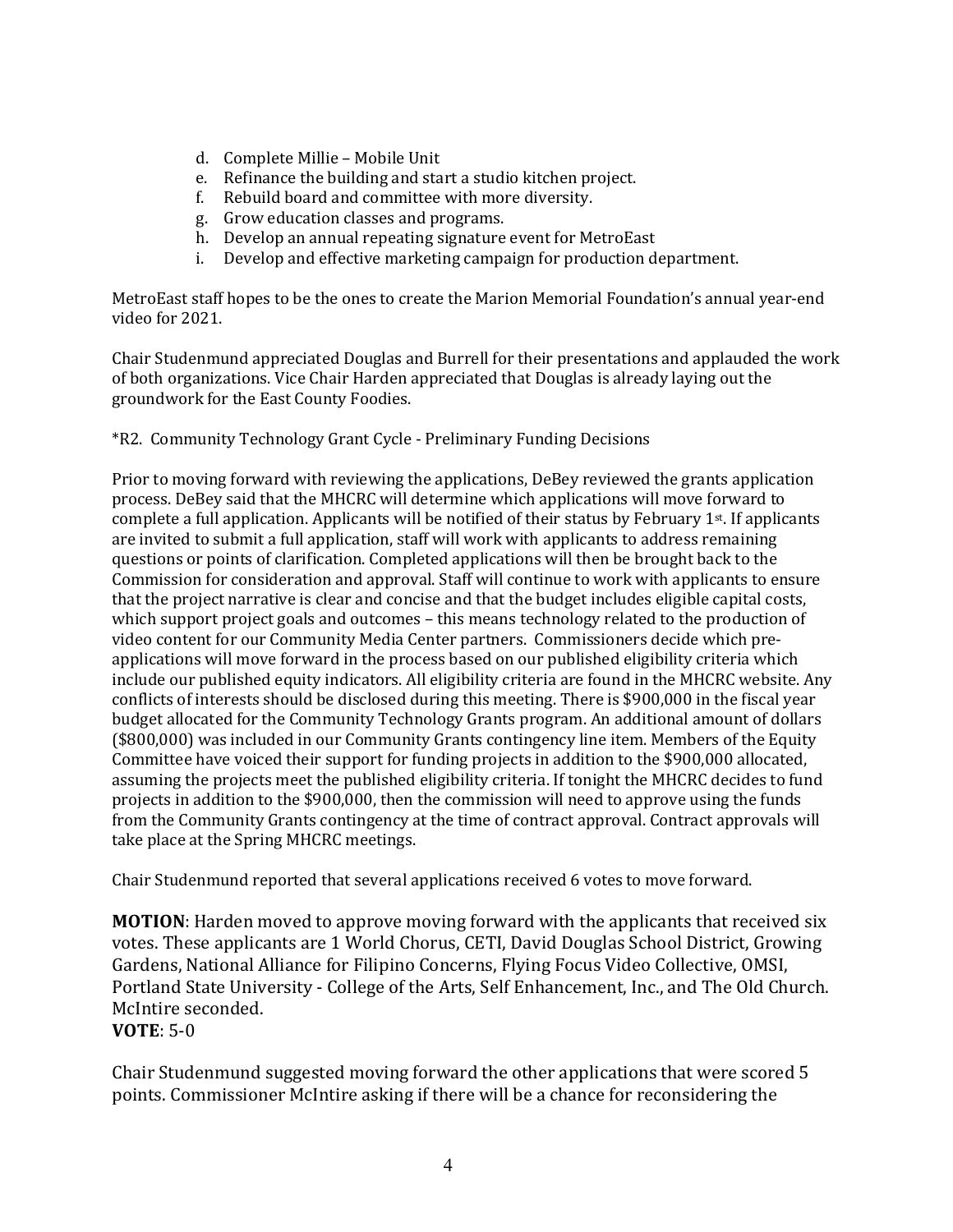selections in the future. Chair Studenmund confirmed and explained that there may be applications that withdraw their application.

For the NW Documentary application, the commission agreed that they would like to see a more detail about section on reducing disparities. Commissioners would also like to see more clarity on how they will include the community.

**MOTION**: Harden moved to approve moving forward with the applicants that received five votes. These applicants are Easterseals Oregon, NE STEAM Coalition, Northwest Alliance for Alternative Media and Education (NAAME), and NW Documentary. Dennerline seconded.

## **VOTE**: 5-0

Easterseals applied, and the commission asked for clarity on the type of technology they were applying for, which may or may not qualify for the funding. Easter Seals confirmed that the grant ask was largely for individual computer devices for their participants in the program and the contractual line item was for a videographer who would come with their own equipment to film some of the instructional videos. DeBey said those expenses are not eligible for grant funding. Staff recommends that application does not move forward at this time, but staff would still reach out to Easter Seals to discuss their strengths of their project and how they might apply for funding in the future. It's possible that the organization could move forward in the grant process with a much reduced ask and revised project budget.

Rockwood Playhouse, which is East Metro Arts, Community and Culture

Vice Chair Harden and Commissioner Roche scored this application, similarly, noting that their message and target beneficiaries were vague. Studenmund suggested moving it forward and work with staff. Commissioner McIntire supported moving this application forward and she would like to see more specifics on their target beneficiaries and performance indicators.

**MOTION**: Dennerline moved to approve moving East Metro Arts, Community & Culture (EMACC) forward to the next round of potential funding. Roche seconded. **VOTE**: 5-0

Ecology and Classrooms Outdoors

Chair Studenmund said they have a noble concept of food and POC, growing food as a community. Vice Chair Harden noted they left out speaking about climate change. He added that the organization also left out demographics of the children that they will be serving. Vice Chair Harden also noted the number of children of 150,000 they will be serving exceed the number of children in in all the Multnomah County school districts – will this grant funding benefit people outside of our sphere of influence? He wondered if the organization will be building stories that can be broadcasted and shared or is it looking to build a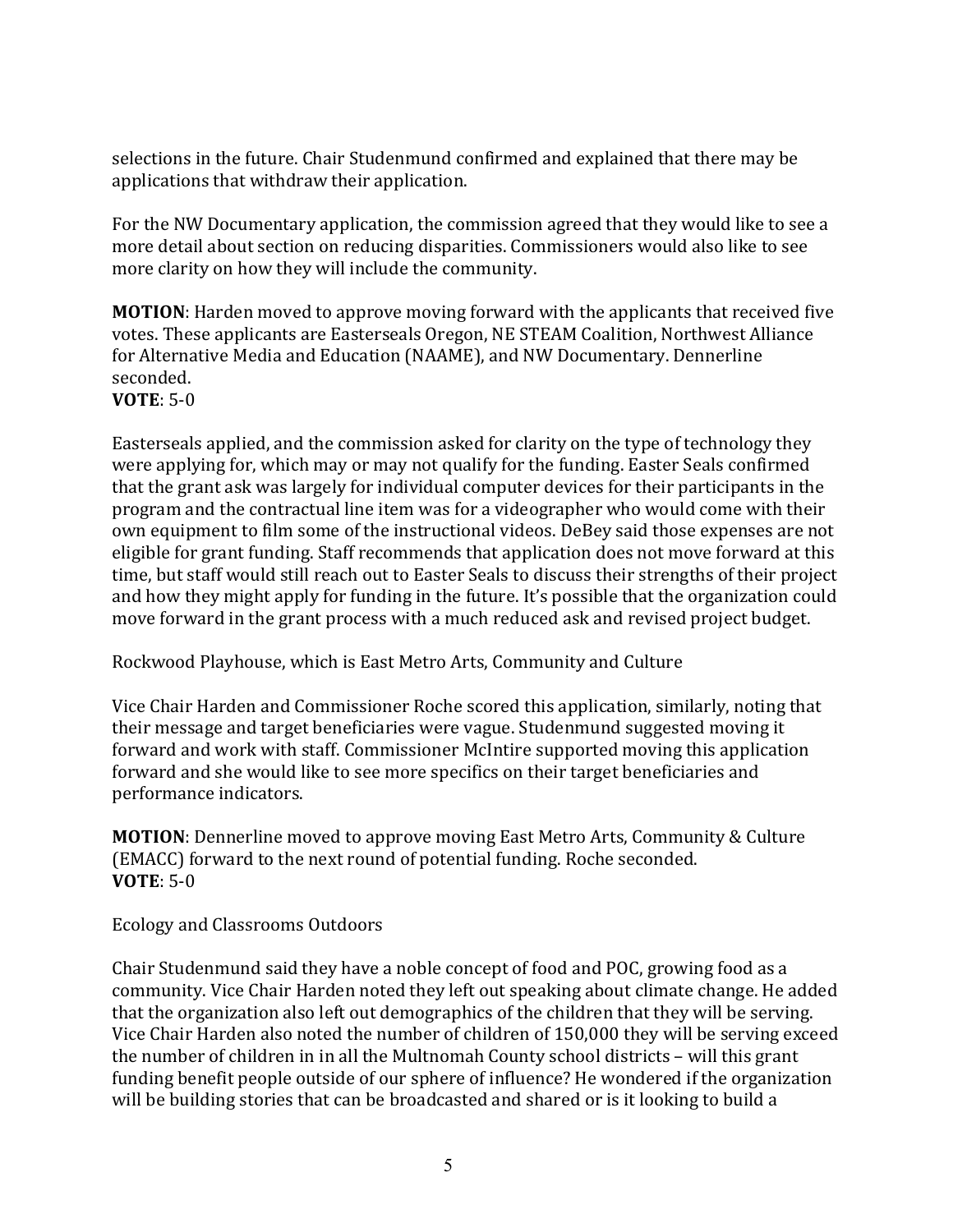campus with this grant. Vice Chair Harden also noted the organization had no equity goals. If moved forward the commissioner would ask the organization to narrow down and define their numbers and clarify personnel costs, which seems high at the moment.

There was a lack of motion to approve moving Ecology and Classrooms Outdoors forward.

## Friends of the Children

The application presents a heavy component around video editing and involvement of youth, i.e. 140 iPads to the youth in their programs. The commission would like clarification on how the iPads will be used because that will determine if they are eligible for funding. They have matching funds and grant funds. Their budget is large – their mentors are all paid. Commissioner Dennerline got the impression this grant ask was more to replace technology at the end of their life. Commissioner Roche thinks is a great organization that does great work. DeBey suggested the application needs to be more robust with deliverables. She added that what drives their interest is the youth's interest in video editing and production.

**MOTION**: Harden moved to approve moving No Matter What Digital Inclusion Education Access for all for Friends of the Children forward to the next round. McIntire seconded. **DISCUSSION**: Narrow down demographics and elaborate on how the equipment will be used.

**VOTE**: 5-0

The Circus Project

Commissioner Dennerline appreciates that they finetuned their application, and he noted that it would be difficult for the applicant to utilize existing access centers such as MetroEast and Open Signal. Vice Chair Harden said the applicant now spoke about their mission and that they reached out to 1,800 youth. Commissioner McIntire noted it's not always about making jobs and film, but more about engagement and doing things that will build confidence in youth. She added that the same goes with handing out laptops – if they are learning the technology, its value-added to the future of their lives.

**MOTION**: Dennerline moved to approve moving forward with The Circus Project to the next round of funding. Harden seconded.

**DISCUSSION**: Vice Chair Harden mentioned that Commissioner McIntire is right about the confidence. Chair Studenmund asked about the impact evaluation to which DeBey responded that one of the design questions include what change has been generated in the community that can be measured.

**VOTE**: 5-0

\*R3. MHCRC Planning Retreat Goals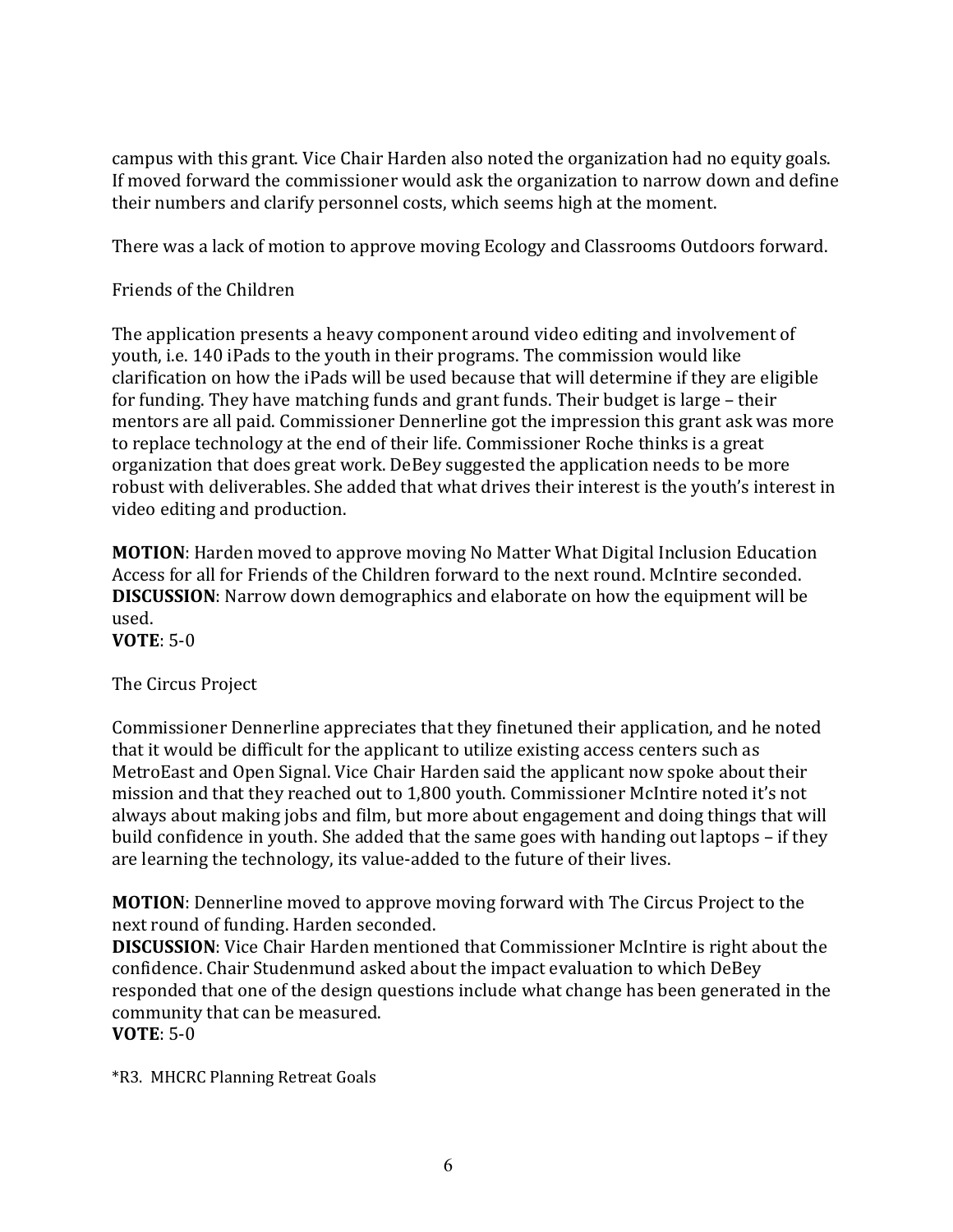Perez said that the annual retreat is coming up and the staff has decided to work with Martha Pellegrino, Brava Point LLC. Pellegrino has reached out to staff and commissioners and from the conversations she has already had, she put together the following proposed goals:

- Deepen relationships on the Commission and with staff
- Set the vision and programmatic direction for the Commission in 2021
- Finalize the budget for 2021-2022
- Deepen the Commission's commitment to equity in operations and programming
- Have fun!

Studenmund asked about the work depth around the budget to which Perez clarified it was high level budget. The commissioner will be looking at priorities for the following year.

Vice Chair Harden said he has a Wood Village session on the February 27th, which will make it challenging for him that day. Perez suggested that the retreat can also take place in one weekend on Saturday and Sunday. There was consensus in the commission to hold the retreat on consecutive dates and Sundays can be included in the options.

Perez and Diaz Calvo will work on a doodle poll.

**MOTION**: Dennerline moved to approve the proposed goals for the MHCRC Planning Retreat. Roche seconded. **VOTE**: 5-0

- Staff Updates: Perez mentioned that the Office for Community Technology got reassigned to Commissioner Rubio, who is a champion for digital equity. Perez noted that Martha Pellegrino, the facilitator for the retreat, is still available for check ins, and she encouraged commissioners to meet and discuss.
- Newsletter Review
- Other
- Committee Reports
	- Open Signal Board Appointee: nothing to report.
	- MetroEast Board Appointee: nothing to report.
- New Business; Commissioner Open Comment: Vice Chair Harden was hopeful about Wood Village joining the school's capstone, but they were declined. Perez shared Julie Omelchuck's suggestion to move the March MHCRC meeting back a week. There was general consensus among the commission to move the meeting to the last week in March.
- Meeting Schedule: February - tentative retreat